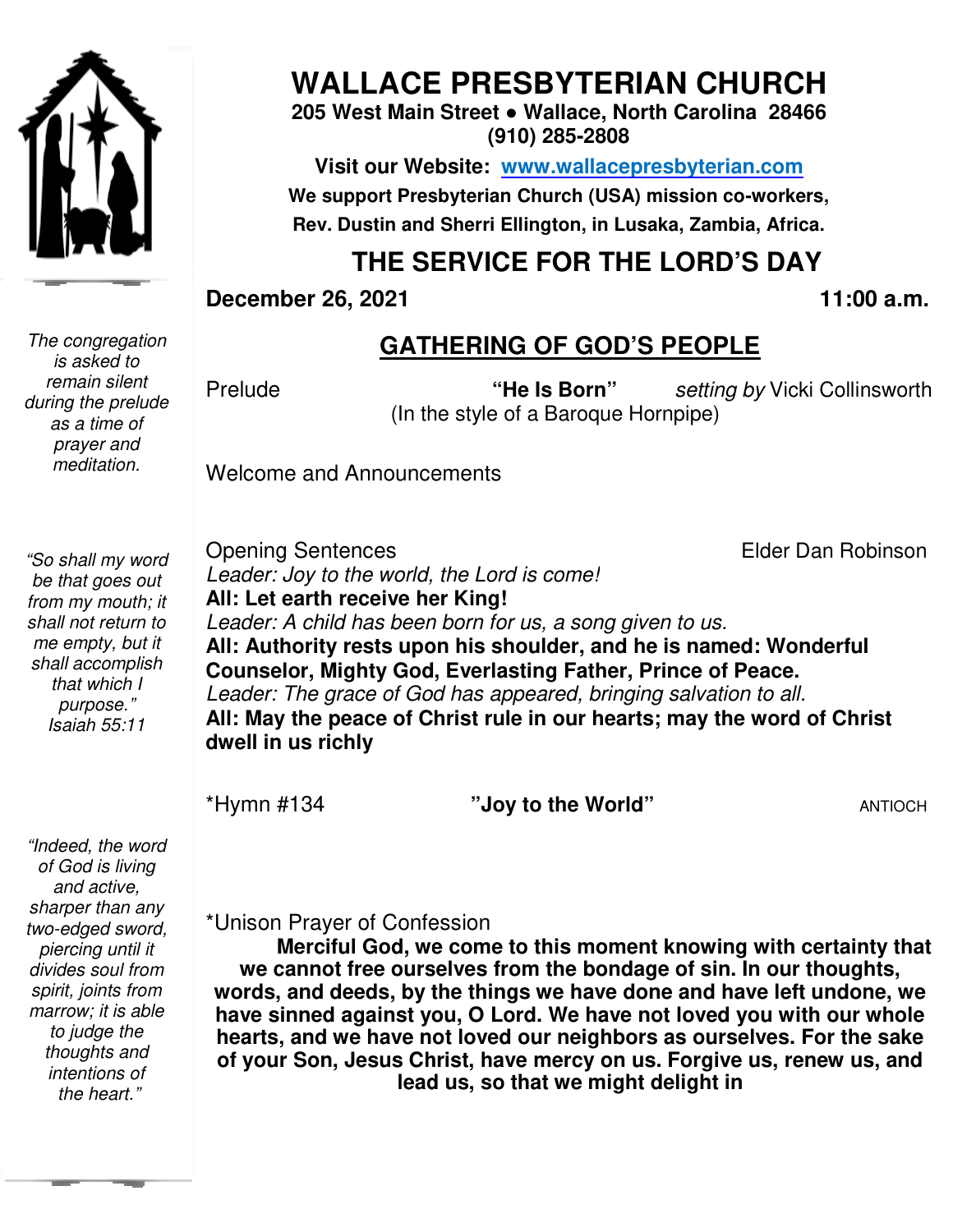*"Your word is a lamp to my feet and a light to my path." Psalm 119:105* 

\*Responsive Assurance of Pardon *Leader: Friends, believe the Good News* – *In the name of Jesus Christ we are forgiven!* **All: Thanks be to God!**



*"All scripture is*

Gloria Patri **Glory Be to the Father Glory be to the Father, and to the Son, and to the Holy Ghost; as it was in the beginning, is now, and ever shall be, world without end. Amen, amen.** 

#### **PROCLAIMING GOD'S WORD**

Children's Sermon

Prayer for Illumination

  **Open us to hearing and receiving the scriptures that are read and your Word that is proclaimed, Holy God, with joy and thanksgiving. Amen.** 

 $\overline{\phantom{0}}$ Ì

John 1:1-18 **Elder Dan Robinson** 

Speaker Gideon Bill Costin

A Time for Silent Reflection

Pastoral Prayer with the Lord's Prayer



Ĭ. **Our Father who art in heaven, hallowed be thy name. Thy kingdom come, thy will be done, on earth as it is in heaven. Give us this day our daily bread; and forgive us our debts, as we forgive our debtors; and lead us not into temptation, but deliver us from evil. For thine is the kingdom and the power and the glory, forever. Amen.**

## **GIVING THANKS TO GOD**

\*Presentation of Tithes and Offerings

 *for training in inspired by God and is useful for teaching, for reproof, for correction, and righteousness, so that everyone who belongs to God may be proficient, equipped for every good work." 2 Timothy 3:16-17*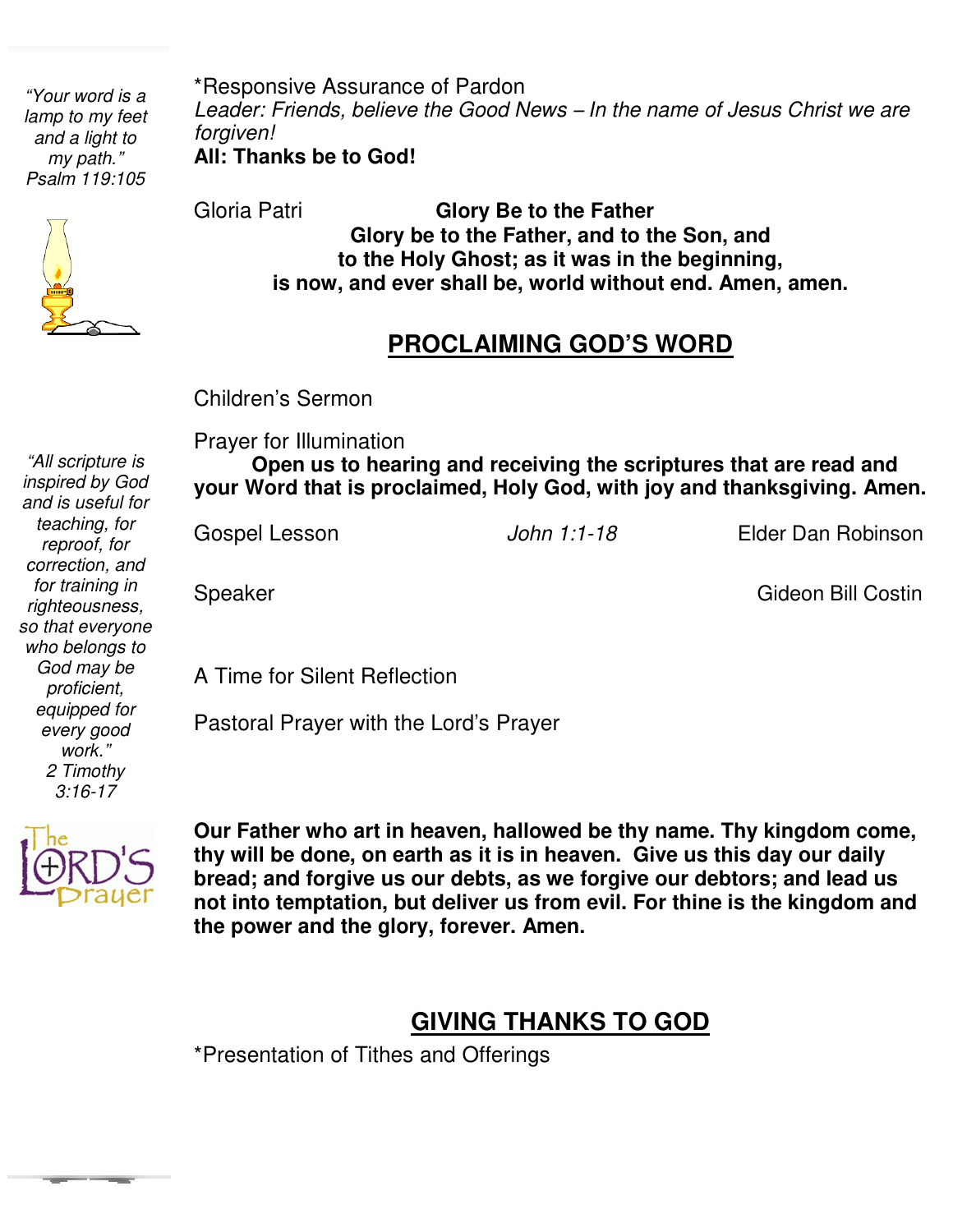*The Word of the Lord! Thanks be to God!* 

#### Offertory **"Twas in the Moon of Wintertime"** *setting by* Vicki Collinsworth

 (in Renaissance style) The Huron Carol *O children of the forest free, O songs of Manitou, The Holy Child of earth and heaven is born today for you. Come kneel before the radiant Boy who brings you beauty, peace, and joy: Jesus, your King, is born. Jesus is born! In excelsis gloria!*

#### **NOTE:**

*The hornpipe dance rhythm was often used by composers in England in the Baroque period. Henry Purcell and George Frideric Handel composed hornpipes. Today , the most wellknown baroque hornpipe tune is from Handel's Water Music and is often used in traditional wedding services. The prelude in today's service incorporates the hornpipe dance rhythm.*

*James 1:22* 

**Contract Contract** 

\*Doxology and Prayer of Dedication  *Praise God from whom all blessings flow; Praise Him all creatures here below; Praise Him above ye heavenly host; Praise Father, Son, and Holy Ghost. Amen.* 

Affirmation of Faith: The Apostles' Creed **I believe in God the Father Almighty, Maker of heaven and earth. And in Jesus Christ his only Son our Lord; who was conceived by the Holy Ghost, born of the Virgin Mary, suffered under Pontius Pilate, was crucified, dead, and buried; he descended into hell; the third day he rose again from the dead; he ascended into heaven, and sitteth on the right hand of God the Father Almighty; from thence he shall come to judge the quick and the dead. I believe in the Holy Ghost; the holy catholic Church; the communion of saints; the forgiveness of sins; the resurrection of the body; and the life everlasting. Amen.**  \*Hymn #136 "**Go, Tell It on the Mountain**"GO TELL IT \*Benediction *"But be doers of the word, and not merely hearers who deceive themselves."* 

\*Postlude \**All who are able may stand.*